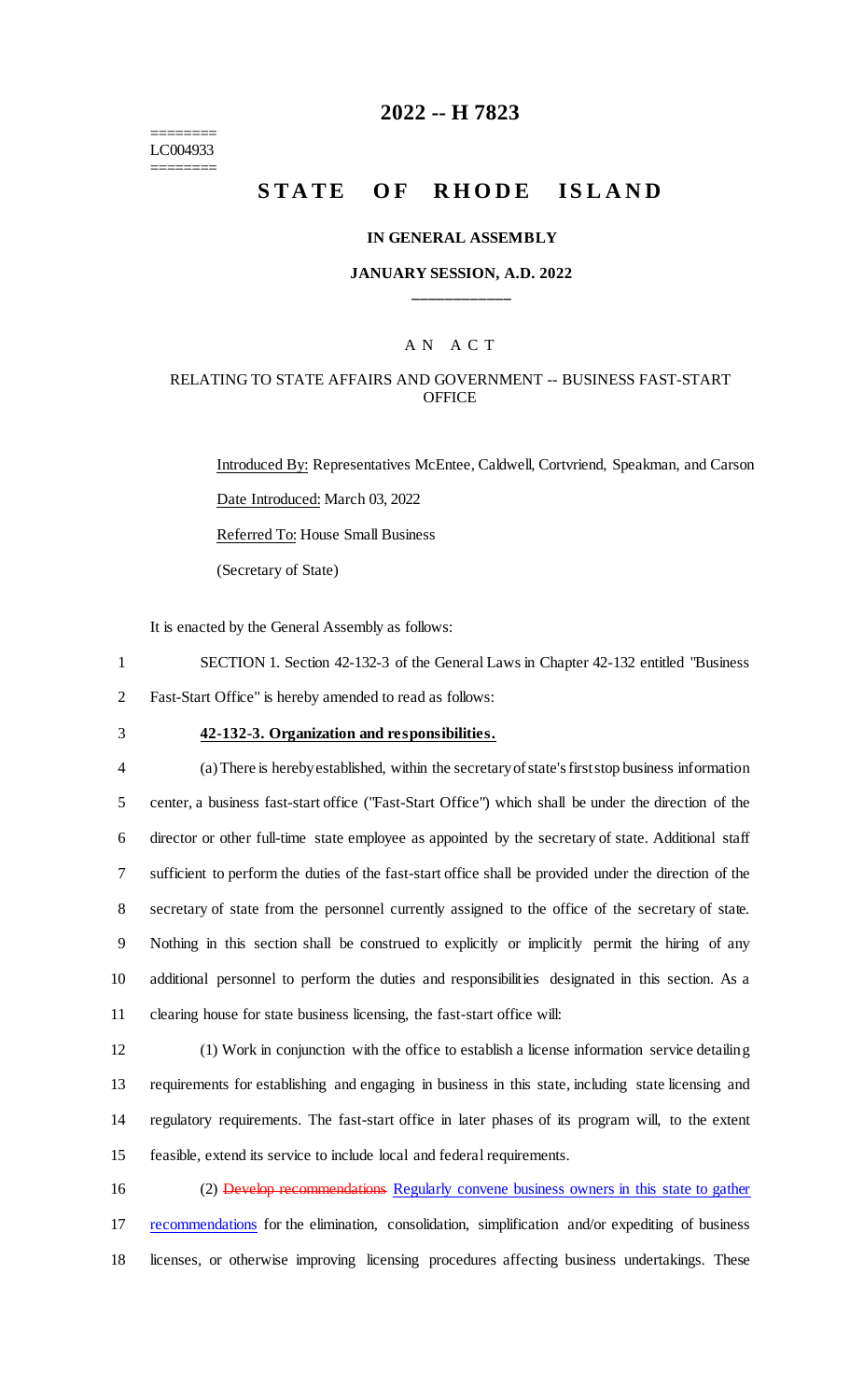recommendations, with the approval of the secretary of state, will be submitted to the general assembly for approval;

- (3) Promulgate and adopt rules and regulations necessary to carry out the purposes of this chapter;
- (4) Develop an operating plan for an automated master application system;

(5) Determine the software and hardware needs of the system;

(6) Determine staffing levels and space required for the system.

 (b) State agencies that issue business licenses shall assist and cooperate in the development and implementation of the plan as required by the fast-start office. In making the determination and developing an operating plan for an automated master application system, the fast-start office shall identify the business licenses appropriate for inclusion in a master application system and shall develop a master application form that consolidates the information needed for the various state agencies to issue the licenses.

 (c) Each state agency that issues licenses shall cooperate fully with the fast-start office in providing information on the licenses and regulatory requirements of the agency and in developing a plan for an automated master application system.

 (d) Each state agency shall designate a business license coordinator. The coordinator shall have the following responsibilities:

 (1) Provide to the fast-start office the most recent application and supplemental forms required for each license issued by the agency, the most recent information available on existing and proposed changes in license requirements or agency rules and how those changes will affect the business community, and agency publications that would be of aid or interest to the business community, within thirty (30) days of publishing the supplemental forms, updated license 24 requirements, or agency rule;

(2) Receive and respond to communications from the fast-start office; and

- (3) Review state agency regulatory and license requirements and provide a written report
- to the fast-start office no later than January 1, 2002, and every two (2) years thereafter that:
- (i) Identifies the regulatory and licensing requirements that affect the business community;
- (ii) Indicates which, if any, requirements should be eliminated, modified, or consolidated with other requirements; and
- (iii) Explains the need for continuing those requirements not recommended for elimination.

(e) The fast-start office, with the approval of the secretary of state, shall submit a report

- annually to the governor and general assembly identifying state agencies which have failed to
- perform their duties as outlined by this chapter.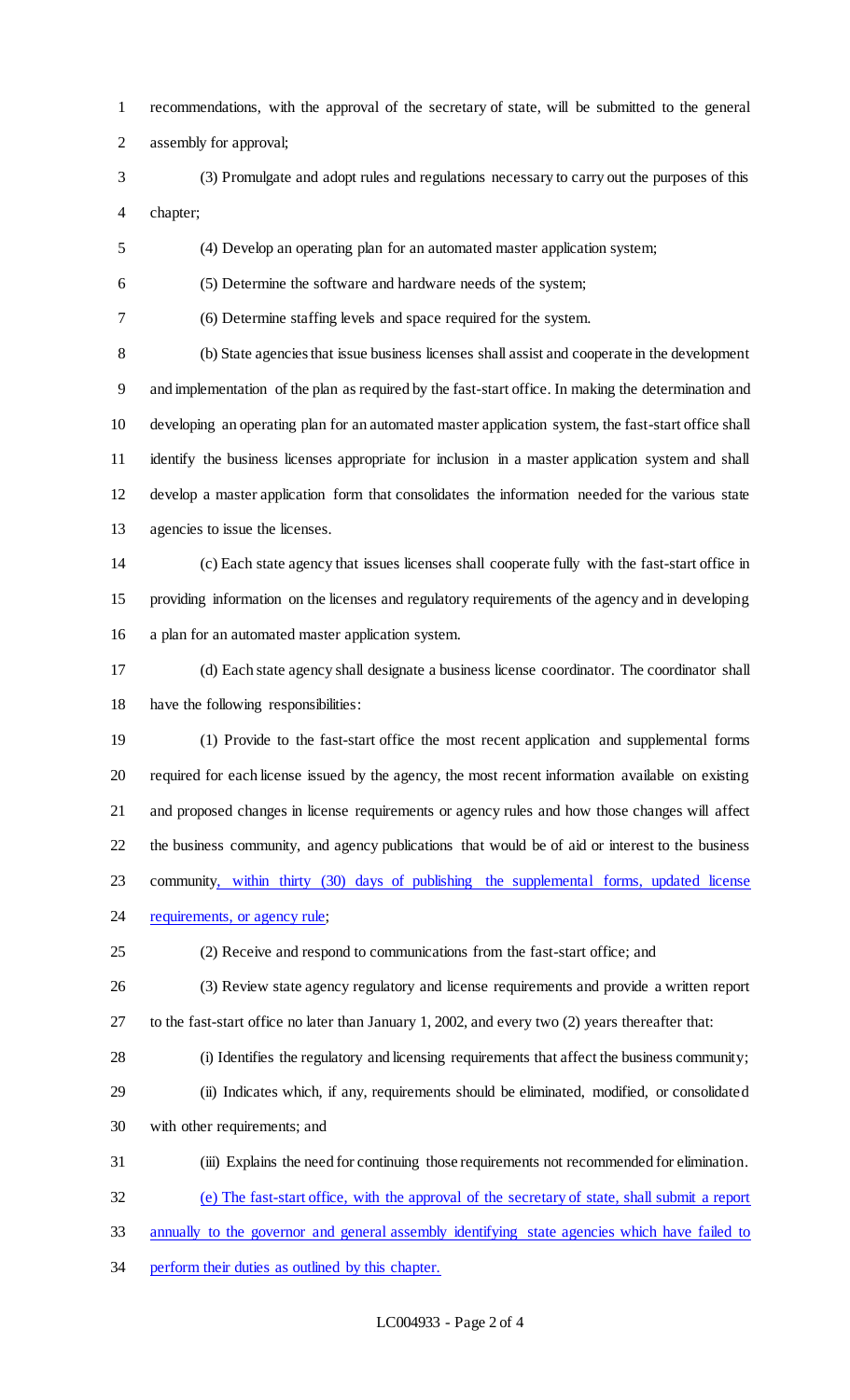======== LC004933 ========